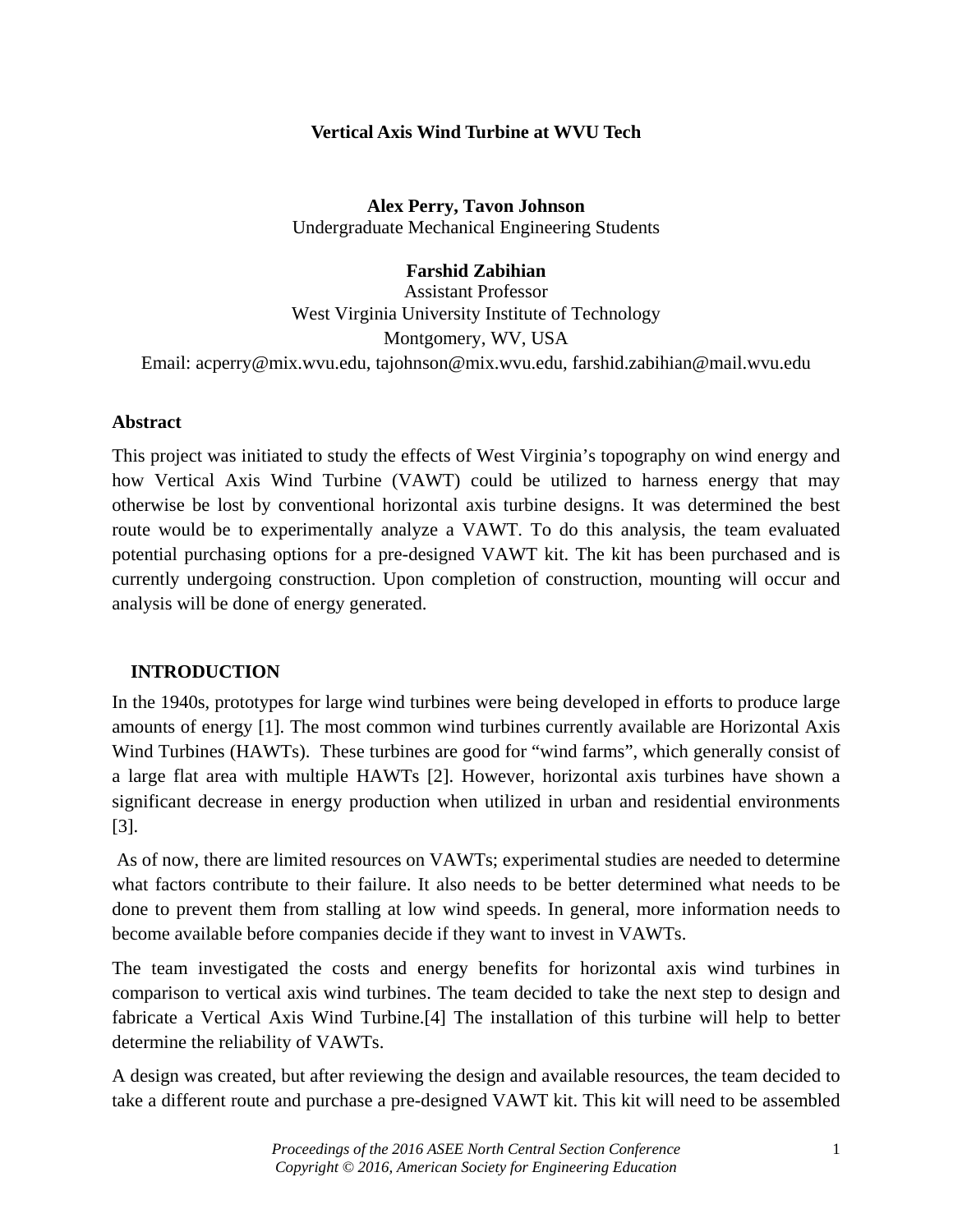and mounted. Once constructed, the team will conduct experimental analysis on the VAWT. The specific type of experimental analysis will be determined after the construction of the wind turbine.



**Figure (1): Original proposed design before being modified to have four blades** 

The original proposed design was to build an 8-blade Savonious turbine (Figure 1). After consideration of the feasibility of having eight blades, the team decided that it would be more practical for their applications to use a 4-blade design. However, the team came to this decision after it was determined that they would purchase a kit.

After making the decision to purchase a VAWT kit, the team determined that the turbine could be mounted onto the roof of the Leonard C. Nelson Engineering building next to the existing HAWT.

The purchase of this turbine will give the team the ability to experimentally compare the efficiency between the vertical and horizontal axis turbines in identical wind conditions. Having identical wind conditions will allow the team and future students to accurately determine which turbine is more effective in this region.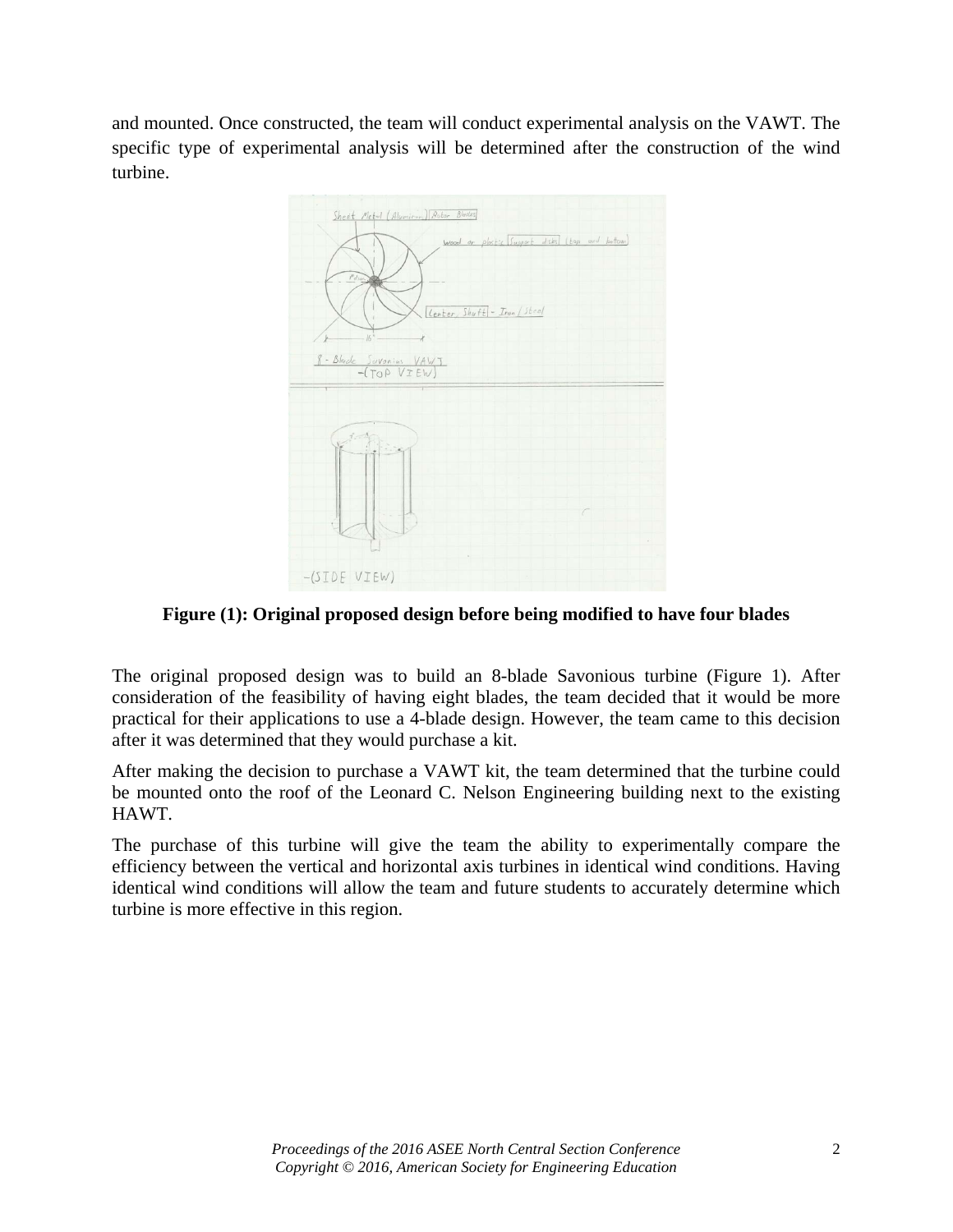### **METHODS**

The team has chosen to purchase the Lynx Wind Gull 160 as their preferred option for experimental analysis. The turbine has a depth of 40" and a height of 40", and will be mounted on a ten foot pole with a 1.5" diameter. The start-up speed of this VAWT ranges from 0.447 m/s - 0.894 m/s. Output is 10-15 watts at 4.47 m/s and 185 watts at 12.52 m/s.



**Figure (2): Lynx Wind Gull 160 VAWT**

While no experimental analysis has been done at this point in the project, there are plans to attach the turbines DC connectors to a 12 Volt battery to regenerate its power. This will be performed by feeding the wiring through a rectifier circuit. Additionally, there will be an experimental phase dedicated to using a grid tie inverter to convert the DC current into an AC current. This will allow the turbine to generate current that can be used to help power a building.

An experiment will be conducted to determine the turbine blade RPM, as well as the tip speed ratio (the ratio between the tangential speed of the tip of a blade and the actual velocity of the wind).

If this experimentation is successful, it is probable that more turbines will be placed on the WVU Tech Campus and surrounding area to provide more opportunities for future research.

# **BUILD PROCEDURE**

The protective coating was removed from the CNC cut parts and with the usage of sandpaper, excess flash was removed from the parts. The spars were then fitted into the blades, which were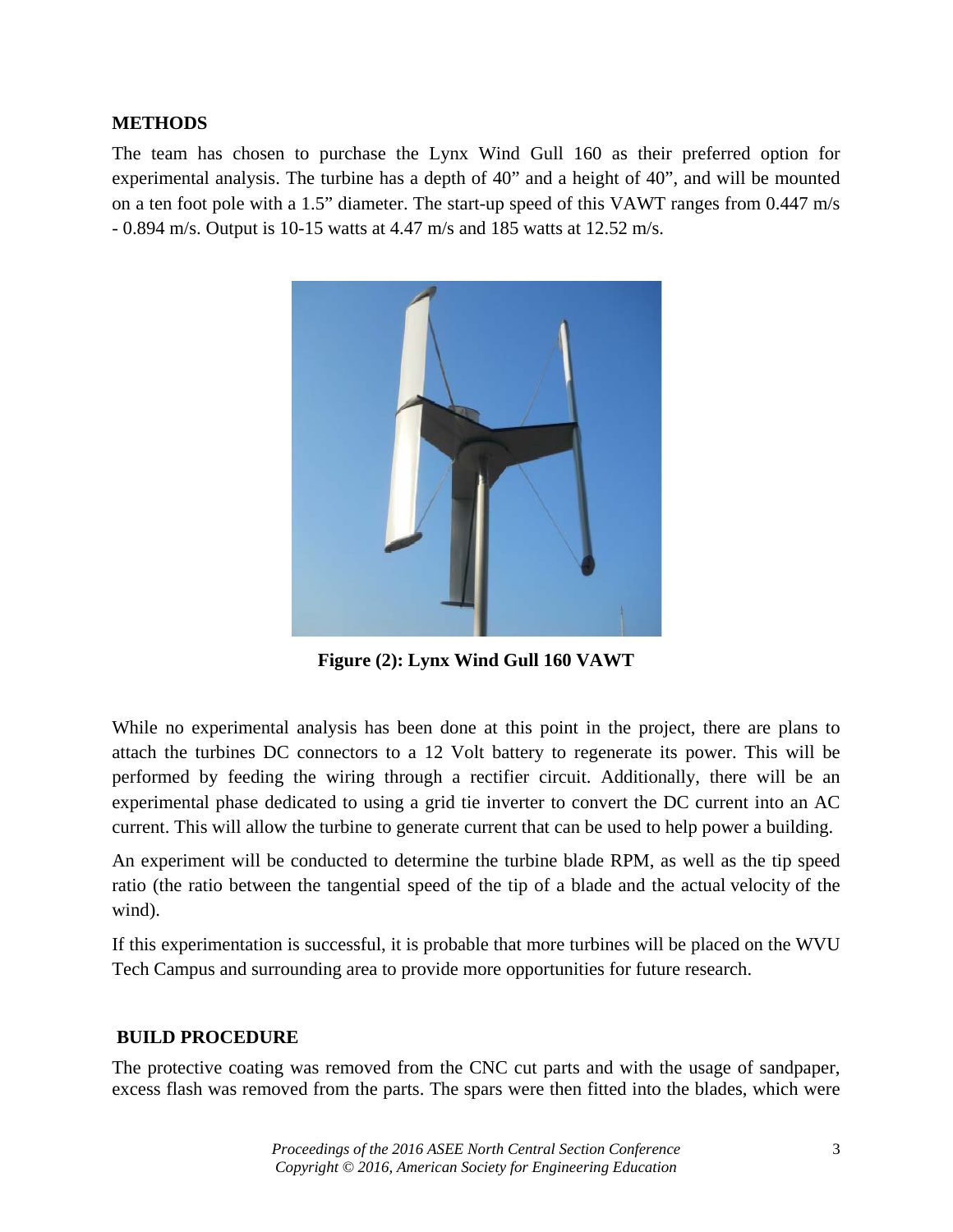in turn fitted into the rotor. After fitting the blades, a layer of caulk was added to create a seal and protect from moisture entering the blade assembly. The blade tips were then bolted to both sides of the assembly and caulked into place.



**Figure (3): Caulking process of turbine rotor blade**

After the caulking process, the blades must be primed and coated on a day with dry, non-windy weather conditions. Final assembly must occur on the roof due to the blades wide wingspan. After completing construction of the turbine, it will be mounted to a support pole. After mounting, the turbine will be ready for the planned analysis.

# **CONCLUSION**

While the team has not reached its primary objective to analyze the efficiency of a VAWT in comparison to a HAWT, steps have been taken to ensure that this analysis is still attainable for future research. These efforts include proper documentation of all research and progress, as well as access to the instruction manual of the partially assembled turbine.

Wind can play a critical role in the state's future as a sustainable energy source. In an everchanging economy, the state has a great opportunity to better utilize its natural resources. Wind turbines create the perfect opportunity for the state to meet its energy goals at a low long-term